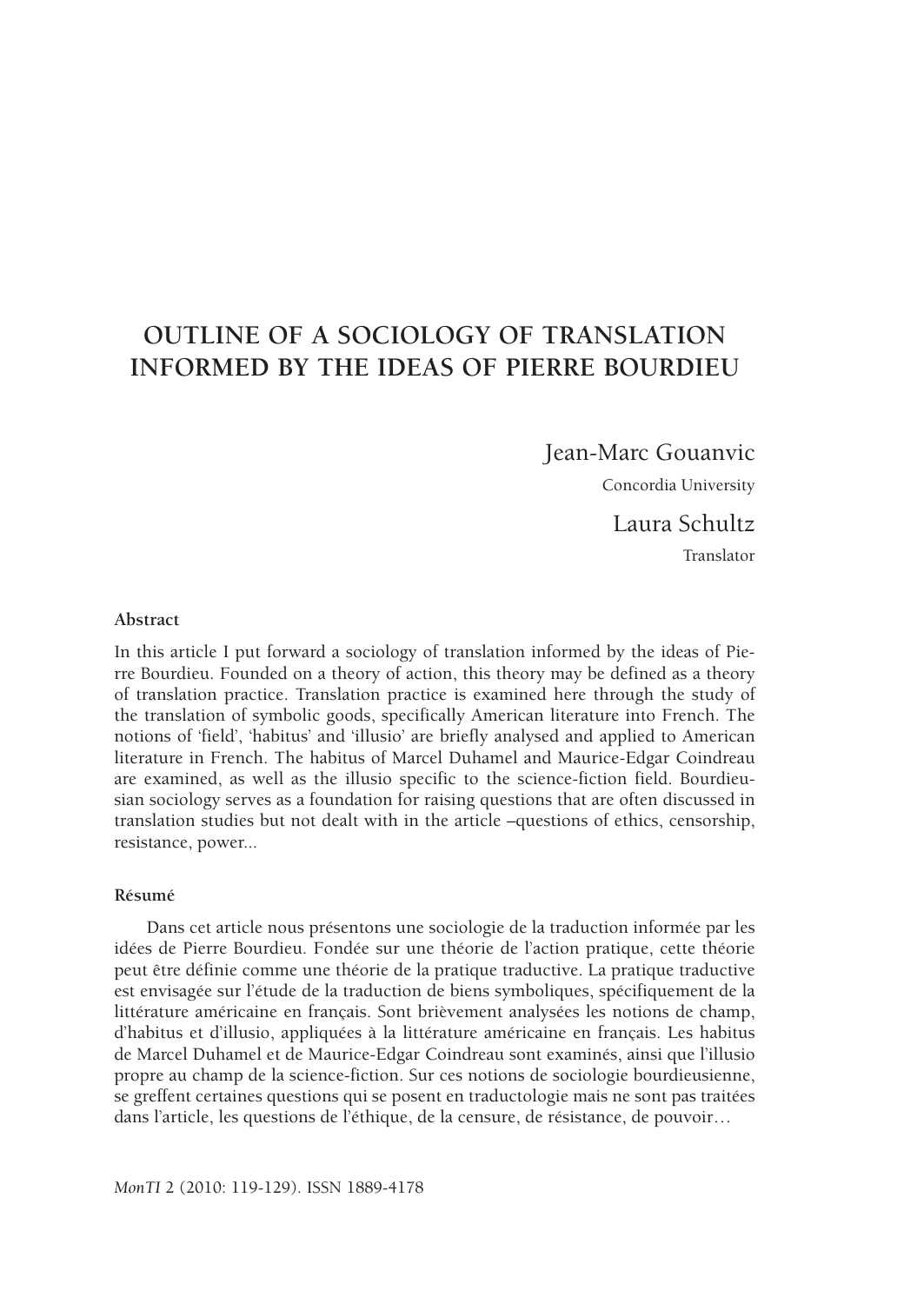# **Keywords**

Bourdieusian sociology of translation. Field. Habitus. Illusio. American literature. French literary fields.

# **Mots-clé**

Sociologie bourdieusienne de la traduction. Champ. Habitus. Illusion. Littérature américaine. Champs de littérature en français.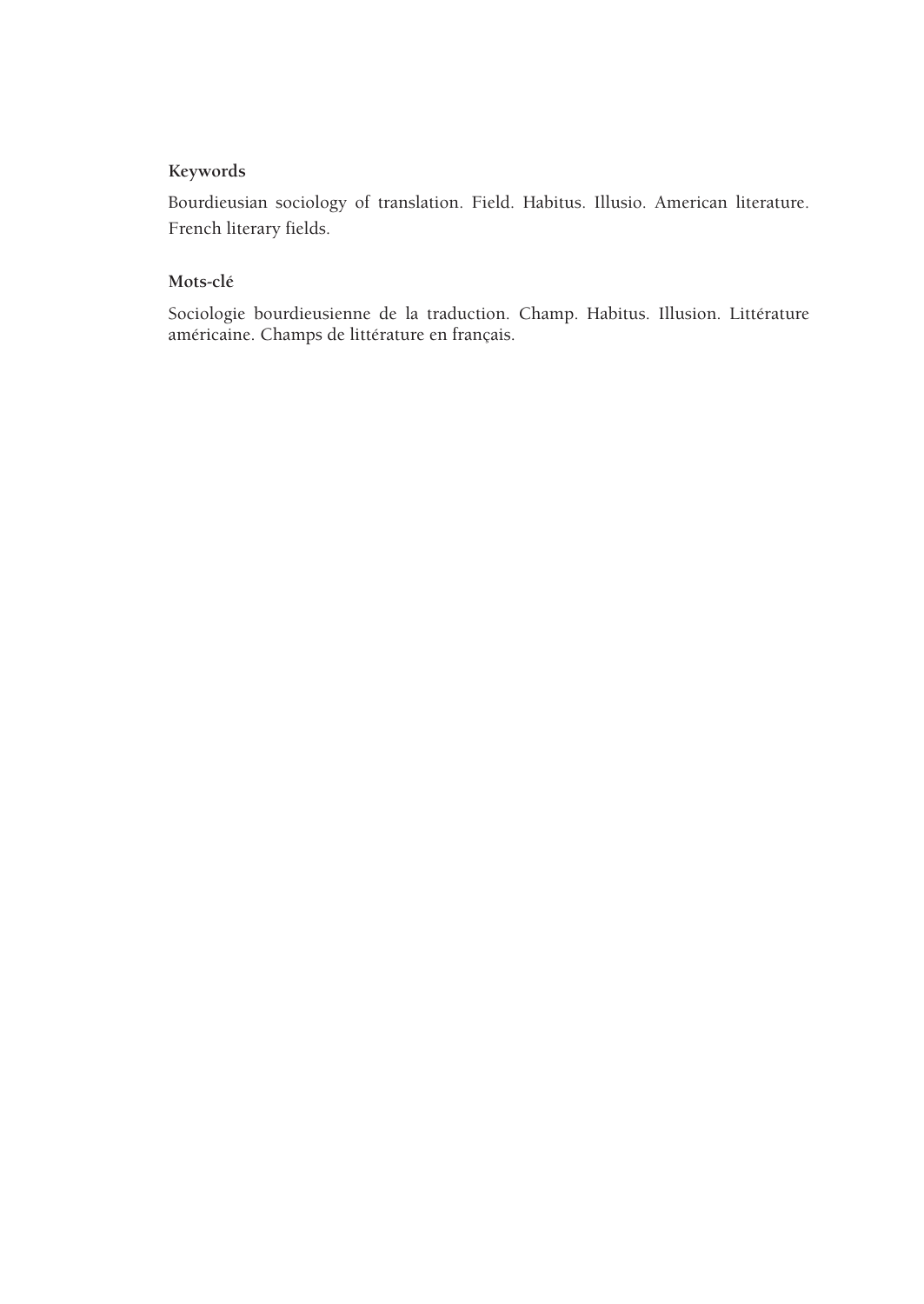#### **1. Introduction**

The dedication of one of the first issues of *MonTI* to applied sociology in translation studies is all but insignificant. The new journal highlights that the social aspect is fundamental in translation and that sociology can offer an appropriate theoretical framework for addressing the issue. We would like to present a model for a potential sociology of translation that invokes the ideas of Pierre Bourdieu, whom we believe to be one of the sociologists whose theory is most applicable to translation<sup>1</sup>.

One of the advantages of a sociology of translation founded on Pierre Bourdieu's social ideas seems to reside in that a Bourdieusian sociology of translation is based on a social theory of symbolic goods, and in that this theory does not reduce literary objects to simple consumer goods. Thus, Bourdieu's theory is not essentially a theory of the strategic functions of social practice. As a result, the discourse of translation is less likely to succumb to functionalism or mechanism. Certainly, Bourdieu's theory was not designed for translation, but there is nothing precluding a sociological theory of translation from drawing upon his ideas. He initiated a discussion on translation in a text entitled "The Social Conditions of the International Circulation of Ideas", but did not pursue it further<sup>2</sup>. We will strive modestly to continue this examination.

<sup>1.</sup> A number of sociologists have offered possible adaptations of their theory to translation, for example Niklas Luhmann (adapted by Theo Hermans) and Bruno Latour (Hélène Buzelin). Theo Hermans and Hélène Buzelin could be referred to in order to further grasp the conditions of application of their theory.

<sup>2.</sup> Bourdieu states: "The fact that texts circulate without their context, that – to use my terms – they don't bring with them the field of production of which they are a product, and the fact that the recipients, who are themselves in a different field of production, re-interpret the texts in accordance with the structure of the field of reception, are facts that generate some formidable misunderstandings…" (Bourdieu 1999: 221).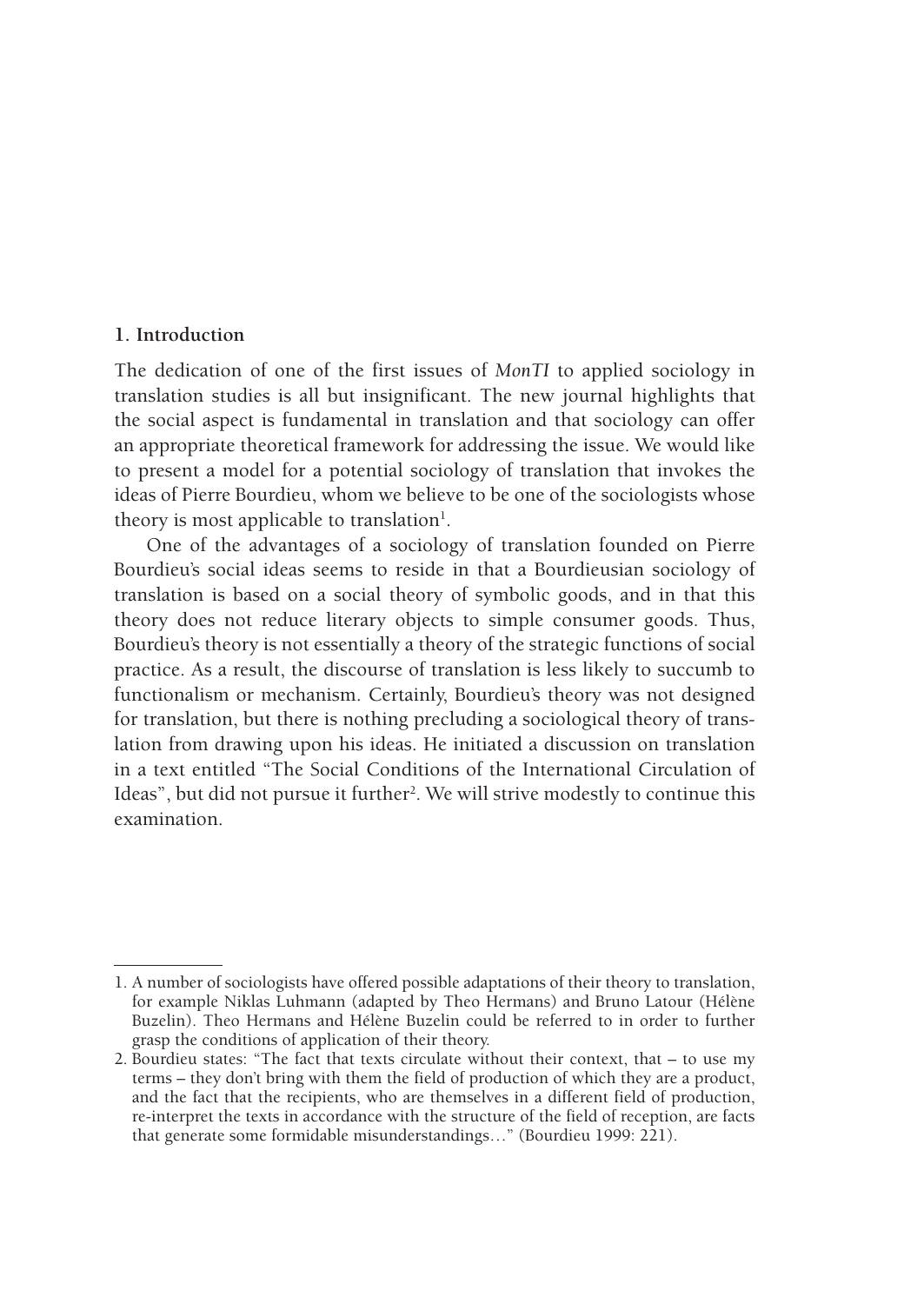# **2. Theory of Literary Translation Practice**

Bourdieusian social theory is a theory of action<sup>3</sup>, meaning that it theorizes practice, which we extend to translation, to translation practice. At first glance, this conception brings to mind that of Antoine Berman, who defines translation studies as a reflection on *experience*<sup>4</sup> , a term which literally denotes practice. Nevertheless, practice as defined by Berman is distanced somewhat from the way it is defined by Bourdieu. On the one hand, we have a philosophical vision of practice (Berman's *experience*), and on the other, a sociological vision of practice. However, it would be possible to imagine practice encompassing experience (or vice versa) considering the importance of philosophical reflection in the development of Bourdieu's sociological framework $^5$ .

In order to analyse what translation practice means, we will focus on the translation of literary texts, in this case American literary texts into French. If we consider American literature translated into French from James Fenimore Cooper (1820) all the way to, say, Henry Miller (1960), it becomes evident that the publication of translations of American writers into French is regulated according to existing divisions in the target French culture, or the culture of translation, as demonstrated by the theoreticians of the Polysystem school<sup>6</sup>. What constitutes these divisions? In Bourdieu's theory, these divisions are what the sociologist dubs *fields*, as heterogeneous space is specified into autonomous fields. It is the distribution of texts according to specific traits that contributes to define fields. In literature, fields are defined as: realist fiction, science fiction, detective novel, youth fiction, etc. *A Farewell to Arms* (1929) was published in French in NRF/Gallimard's "Du monde entier" series in 1931 (*L'adieu aux armes,* translated by Maurice-Edgar Coindreau), while Isaac Asimov's *The Caves of Steel* (1954) was published in French by Hachette's "le Rayon fantastique" series (Hachette/Gallimard) in 1956 (*Les cavernes d'acier*, translated by Jacques Brécard), Dashiell Hammett's *The Dain Curse* (1929) was published in French by Gallimard's "Série Noire" in 1950 (*Sang Maudit*, translated by Henri Robillot; first publication in 1933 also with Gallimard), and Mark Twain's *Adventures of Huckleberry Finn* (1884 and 1885) is published in French by A. Hennuyer's "Bibliothèque nouvelle de la jeunesse" series in 1886 (*Les aventures de Huck Finn, l'ami de Tom Sawyer*, adapt-

<sup>3.</sup> Cf. P. Bourdieu's work entitled *Practical Reason: On the Theory of Action* (1998).

<sup>4.</sup> See Berman (1989).

<sup>5.</sup> This practical dimension of the social theory of translation is fundamental: it unquestionably dismisses the classic, widespread opposition between theory and practice. We will not dwell on this subject.

<sup>6.</sup> See Gideon Toury (1995) in particular.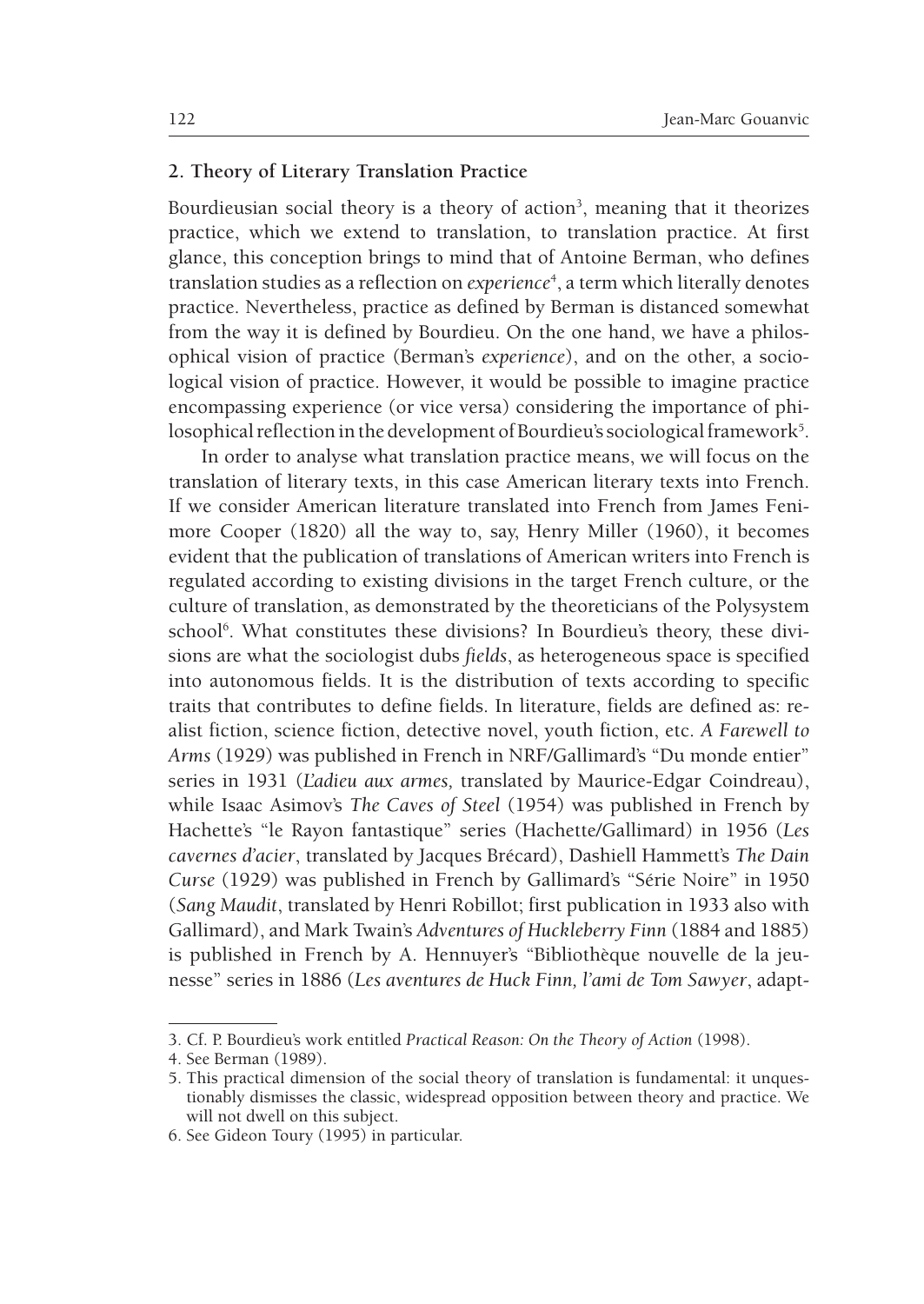ed by William-Little Hughes). Every of these texts, be it source or translation, belongs to its own specific literary space<sup>7</sup>: the fields of realist fiction, science fiction, detective fiction, and youth fiction in our examples. All of these fields correspond to distinctive literary genres, with the exception of youth fiction, which is defined by its receiving public and is multi-genre. These translation characteristics are not only related to reception: they are also traits of the entire translation process, from pre- to post-production. In particular, they relate to translation agents (translators, publishers and managers of series, literary agents, literary directors, editors in chief of magazines, critics, etc.) $^8$ .

# **3. Translation and Source and Target Literary Fields**

Symbolic (literary) goods, whether indigenous or imported, find a place in the target culture's literary fields. This positions the works in a unique relationship with the social world (economic, political…). The relationship that takes place in the field is marked by the phenomenon of refraction, in such a way as the literary work's field acts as a prism, eliminating any future interpretations of the work according to reflection theories<sup>9</sup>.

If we compare, for instance, the volume of translations of Ernest Hemingway's *A Farewell to Arms* (1929) to J.F. Cooper's *The Last of the Mohicans* (1826), it is evident that there is a plethora of translations of Cooper's novel, with dozens of translations published since 1826. Conversely, *A Farewell to Arms* has only been translated once (which was done by Maurice-Edgar Coindreau and published in 1931). This situation came about because of an absence of international legislation related to the publishing profession and copyright laws until 1886, when the Berne Convention was signed (a Convention which the U.S. did not sign, as a matter of fact). The lack of a legal framework in 1826 is essential for the explanation of this disparity. Nevertheless, legal progress is but one aspect of more fundamental progress, founded on the autonomy of literature in relation to other marketable activities.

<sup>7.</sup> According to Bourdieu, it is impossible to discuss "literary fields" before the time of Baudelaire and Flaubert (in France). The literary "field" emerged as a result of the inversion of world economic values and the tendency toward autonomy concerning economic needs. See Bourdieu (1983).

<sup>8.</sup> All of the examples of translation that we have referenced thus far are characterized by their insertion into specific literary fields (in the Bourdieusian sense of the word). Differentiated, specific and autonomous literary fields did not yet exist in the United States of James Fenimore Cooper, Herman Melville, Harriet Beecher Stowe, etc. This leaves a sociological imprint on the translation of particular ways of life (see Gouanvic 2003).

<sup>9.</sup> See Bourdieu (1996).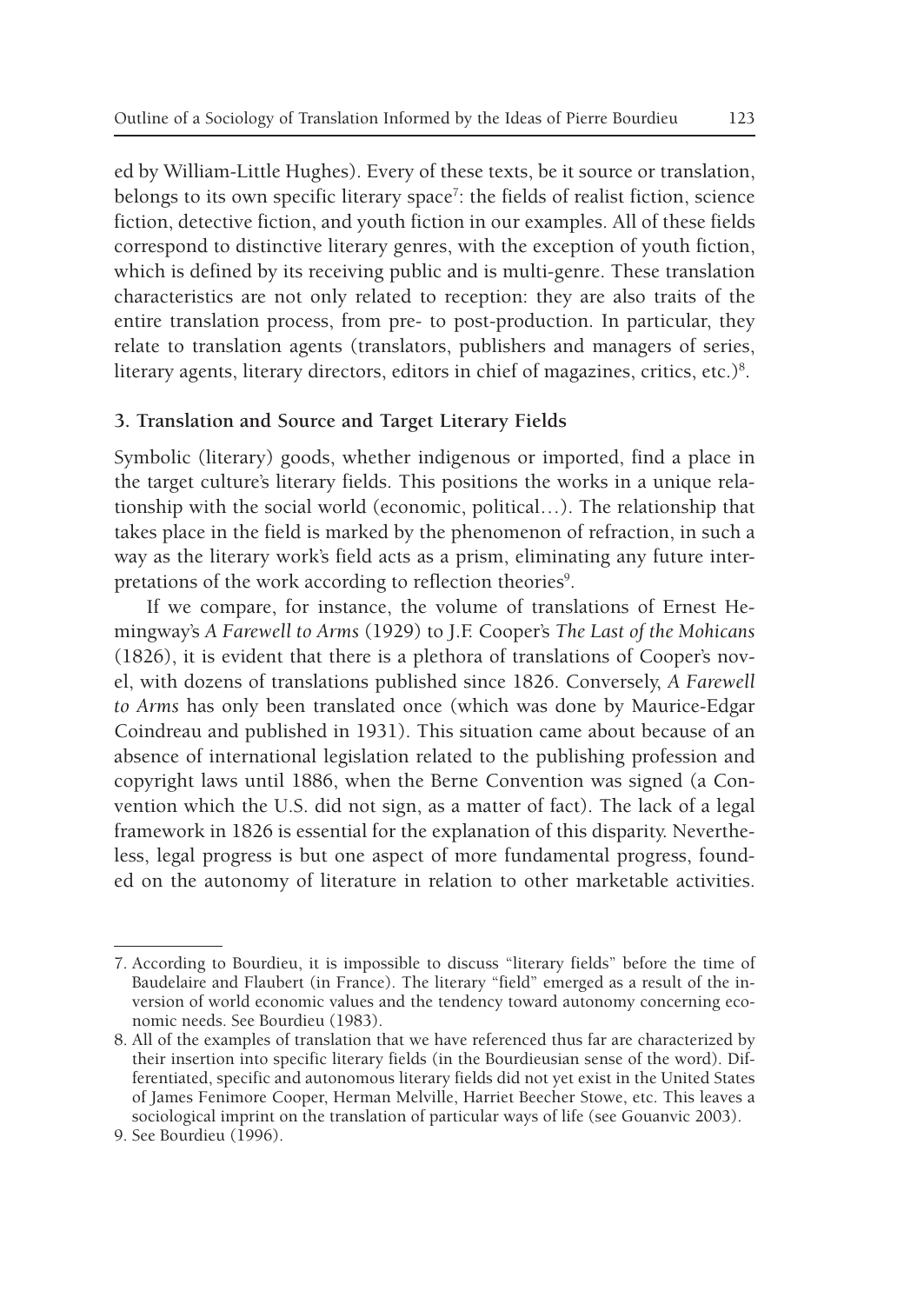Bourdieu designates such activities as belonging to the literary field. But what is a field? Bourdieu defines a field as follows:

[...] the literary field is a force-field as well as a field of struggles which aim at transforming or maintaining the established relation of forces: each of the agents commits the force (the capital) that he has acquired through previous struggles to strategies that depend for their general direction on his position in the power struggle, that is, on his specific capital. (1990a: 143)

Bourdieu defines a field according to the struggles that occur between the agents with a view to similar stakes, which can be summed up as the acquisition of the monopoly of symbolic violence, that is to say the gentle violence that aims to impose upon a field (in terms of literature, that of science fiction, for example) that which is legitimate to produce, publish, and value as science-fiction literature and as a specific discourse by saying what is and what is not science fiction, and is worthy of being admired as science fiction (or any other genre, built up as and in a specific and autonomous field). Translation is based on the same realities expressed by these notions, in allowing texts to move (and to be transformed) beyond the cultural and linguistic frontiers under which they are produced.

However, in translation, the fact of importing a symbolic good in a receiving culture contains another determining factor linked to symbolic capital, which is related to imported works and the global legitimacy of the source language/culture. Thus, the rise in popularity of Americanism that hit Europe, particularly France, after the Second World War may be interpreted in terms of the legitimacy of American culture and way of life that was imposed upon post-war European countries. Translation is a clue to a more general American hegemony in business, science and technology, a hegemony then translated into symbolic capital in literary fields. As stated by John Brown (1971): "The most lucid of critics, notably Harry Levin who put forth 'Some European Views on Contemporary American Literature' in *The American Writer and the European Tradition* (University of Minnesota Press 1950), notes that the success of American writers is not entirely of an artistic origin, but it stems from the prestige of a people playing a global role" (our translation, p. 16).

#### **4. The Habitus of Translators**

What is the role of the translator under such conditions? Like the literary agent, publisher, critic (and all other agents that are involved in the importation of the source work, its publication and its reception in the target space or specific field), the translator invests his or her capacities in translating according to experience acquired in the translation practice of a given field.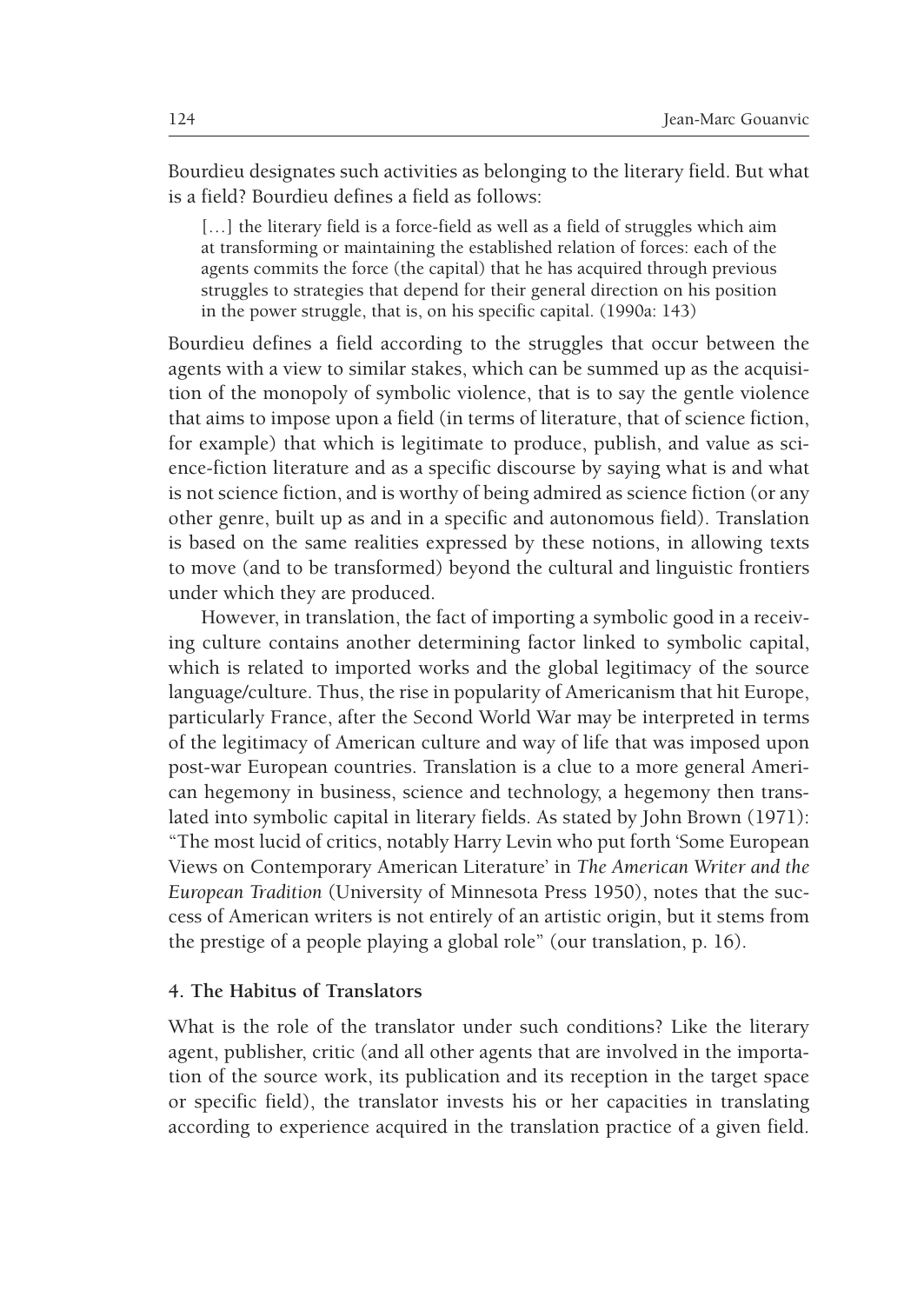Thus, the team of translators brought together one at a time by Marcel Duhamel for the translation of American novels for the "Série Noire" (Gallimard) was not created without difficulty, but through trial and error, and such long procedures were founded on Duhamel's strict control of texts. Duhamel thus created a team of translators with diverse backgrounds, but rarely intellectual. The translators' personal histories were such that they would have to adapt their primary habitus in order to be consistent with Duhamel's style of translation, who gave an absolute priority to orality. Initially it was Janine Hérisson (secretary and then translator), Henri Robillot (translator), Minnie Danzas (secretary and translator), who were trained on the job. To get an idea of their style of translating, the notion of *habitus* is useful, in that it refers to the social trajectory of the translators at the time they acquired a *practice* of translation specific to the "Série Noire". Bourdieu defines the habitus as follows:

The conditionings associated with a particular class of conditions of existence produce "habitus", systems of durable, transposable dispositions, structured structures predisposed to function as structuring structures, that is, as principles which generate and organize practices and representations that can be objectively adapted to their outcomes without presupposing a conscious aiming at ends or an express mastery of the operations necessary in order to attain them. Objectively 'regulated' and 'regular' without being in any way the product of obedience to rules, they can be collectively orchestrated without being the product of the organizing action of a conductor. (1990b: 53)

The habitus is based on the technical acquisition of method and style proper to a specific literary field (or, according to circumstance, general literary field), but it is also based in a relational way on the social space of producers. The habitus of a translator, founded on distinctions between practices, is constructed on competition with the translations of other publishing houses. The "Série Noire" was in fierce competition with les Presses de la Cité, whose series "Un Mystère" put forth translations that Duhamel generally considered inadequate. Moreover, competition was latent with La Librairie des Champs-Élysées<sup>10</sup> ("Le Masque" series), who came up against the "Série Noire" particularly in the detective-fiction reading public. Translators, like any agents, define their actions in relation to one another. The action guidelines received from the literary or series manager come from the distinction that the manager attempts to promote in his or her literary practice and that gives his or her actions specific characteristics. We have analyzed the habitus of Marcel

<sup>10.</sup> In a note to Claude Gallimard from the early 1950s, Duhamel wrote: "'Le Masque' pays what it pays, but asks for 120 pages of *charabia,* cut up into books of 3 at 400 pages each, of which we most often keep the uncut version" (our translation).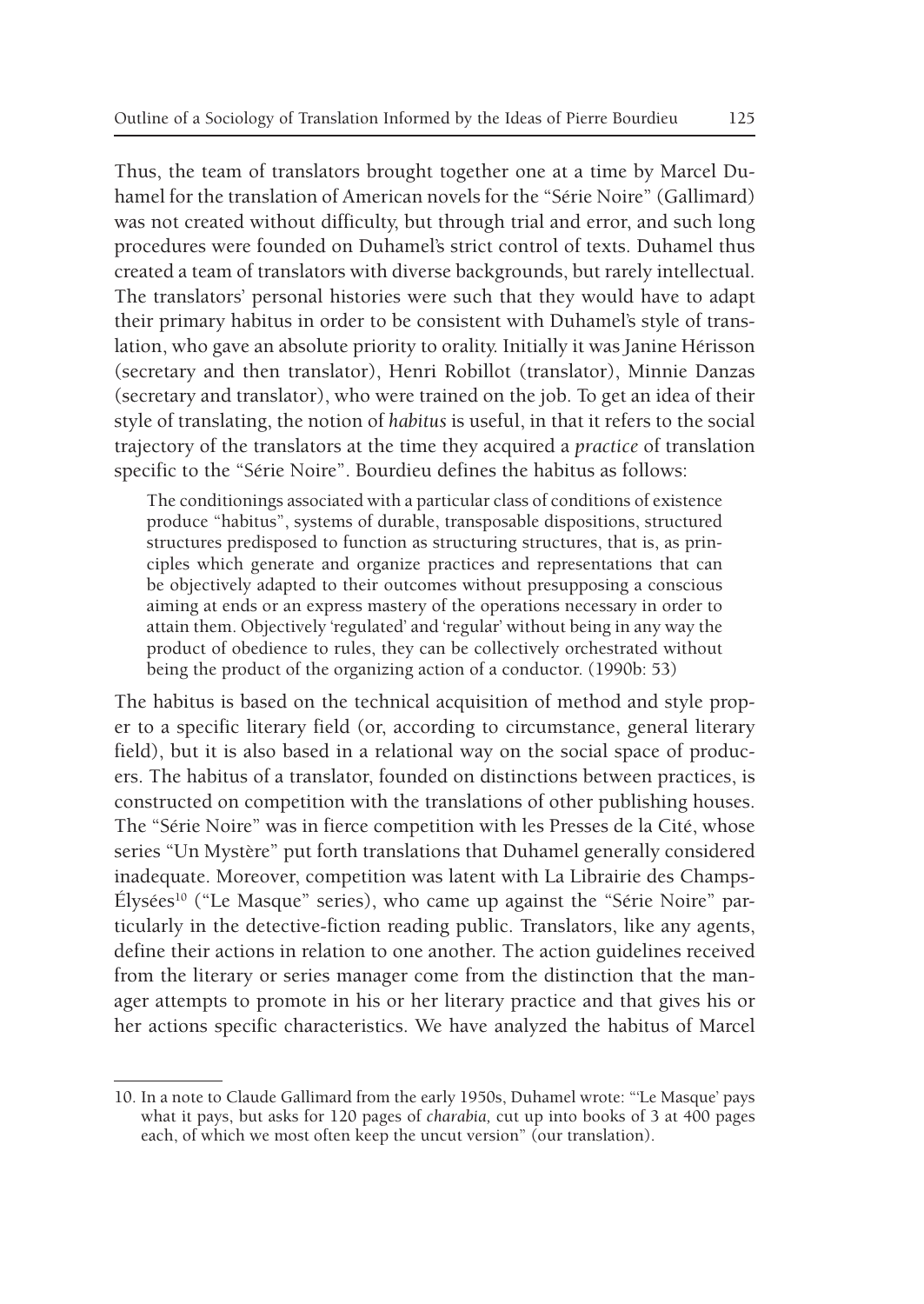Duhamel and Maurice-Edgar Coindreau (2007) and it was found that the habitus of Faulkner's and of Southern American writers' translator (Coindreau) was on one hand conditioned by his intellectual education, namely with his trajectory as a specialist in the Spanish language and culture which led to his *agrégation* in Spanish*.* On the other hand, his habitus was determined by his *Vendée* origins and *Chouannerie*, a bloody episode of the French Revolution. Coindreau saw Faulkner's experience as similar to that of the Chouans, which Faulkner confirmed. He recognized the homology between the Chouans and the characters in his novels, who had to live in the South after its defeat in the American Civil War. Coindreau did not translate other various writers, in particular Ernest Hemingway<sup>11</sup>, because of a predilection for his work. Rather, it was because Gaston Gallimard expressly requested it of him, and Gaston Gallimard was a man that could not be turned down.

Duhamel's habitus is the exact opposite of Coindreau's. As much as Coindreau was a French intellectual, an *agrégé* of Spanish, Duhamel was obviously educated according to circumstance. He left school early (probably at the age of 12). Circumstance led him to England with his half-sister. There, he learned English by working in a Manchester hotel during the First World War at the age of 15. He then performed his military service in Turkey where he met Jacques Prévert and Yves Tanguy, who became life-long friends. In 1924, he settled at 54 de la rue du Château<sup>12</sup> with his friends. This small community would become one of the first cradles of the emerging surrealist movement. He tried his hand at translation without any intentions of being published. Just before the Second World War, he became involved with Tobis-Klangfilm, where he participated in the dubbing of American detective films with Bogart, Paul Muni, etc. During and at the end of the war, he made close ties with Éditions Gallimard, founding "La Série Noire" in 1945.

Coindreau and Duhamel's respective ideas on literature do not have much in common: Coindreau appreciated literature rather as historical failures overcome by fiction. Conversely, Duhamel's preferred novels represented struggles against the unjust domination of the underprivileged, not necessarily expressed seriously, but in a lighthearted way. This might explain why the translation of a novel such as *The Grapes of Wrath* (1939) was abandoned by

<sup>11.</sup> In fact, Coindreau (1974) profoundly detested Hemingway. He considered that the genuine writers of the Lost Generation were not the Parisian expatriates of the 1920s, but Faulkner, Goyen and O'Connor.

<sup>12.</sup> It was with Marcel Duhamel's (1972) salary that they were able to live on rue du Château, as Duhamel was the manager of Hotel Ambassadeur, his father-in-law's property (his mother was remarried).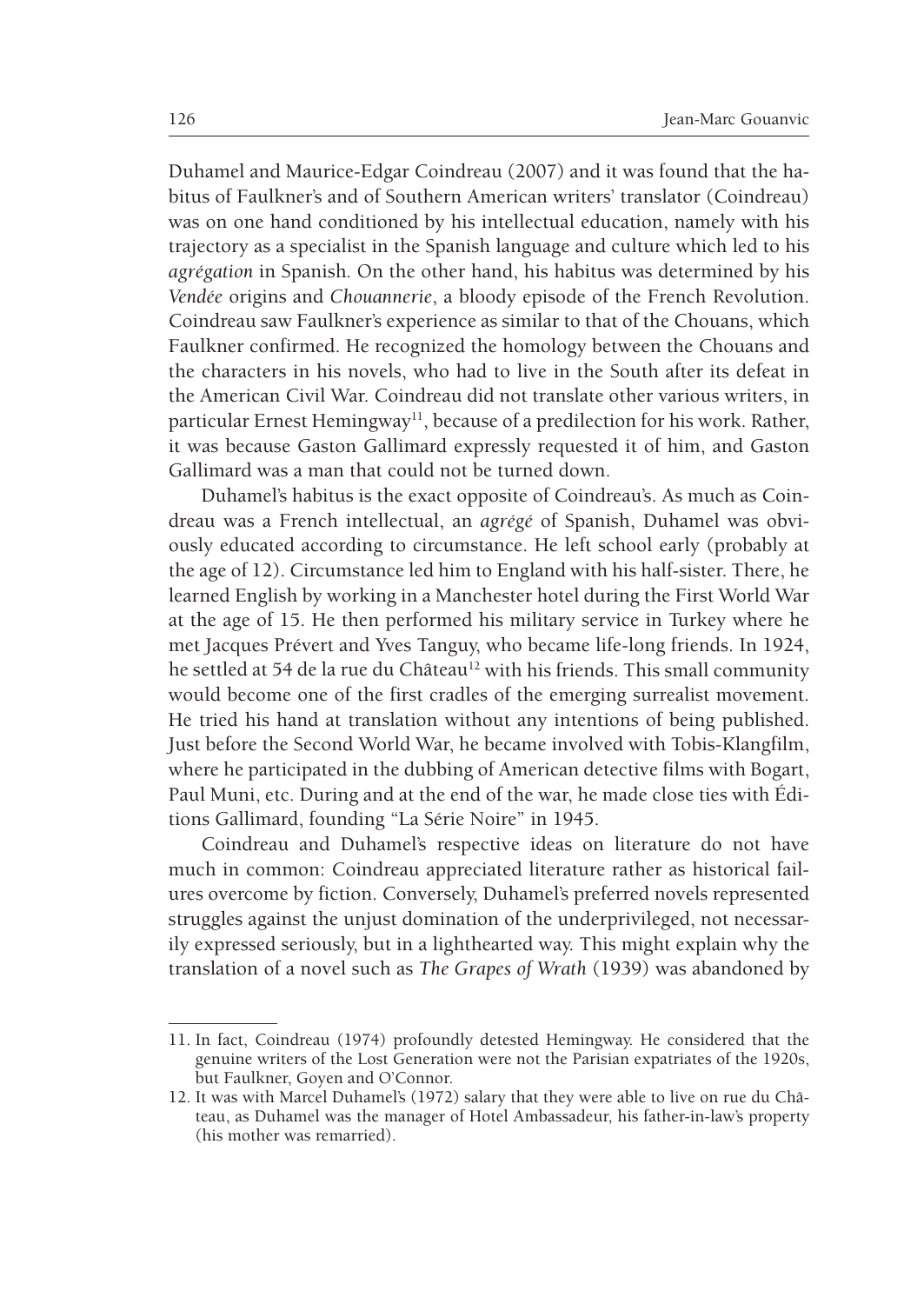Coindreau and picked up by Duhamel after approximately 50 pages. Steinbeck's worldview is much more consistent with Duhamel's ideas, in particular concerning the importance of the federal state, the social consequences (on the rural class) of the 1929 stock-market crash and the critique of banks and financial institutions.

# **5.** *Illusio* **and Translation**

In P. Bourdieu's theory, the practice of textual producers (writers and translators) is accounted for by the *illusio*, "that originating adherence to the literary game which grounds the belief in the importance or interest of literary fictions" (1996: 333). Literary fields feature a distinctive and specific *illusio* in accordance with readers' tastes. The *illusio* of science fiction is founded on the representation of alternate universes that are conveyed through themes representing environmental, biological and/or socio-historical otherness: stories of advanced technologies (for example, robots), planets inhabited by forms of extraterrestrial life, of past or future far-away lands. The expressive storytelling techniques that are employed are as complex as in any other genre. They are characterized through distinctive semiotic (lexical) techniques, the use of which Marc Angenot dubs "fiction-words" (1978), which designate the type and model whose entire meaning is to be conjectured by the reader (Gouanvic 1999: 76-77). In the translation of these fiction-words, the entire story is conveyed. In Isaac Asimov's *The Caves of Steel* (1954), fictitious technolects abound: *Laws of Robotics, Spacers, Subetherics, Textron, Keratofiber*, etc. These fiction-words create the *illusio* of the science-fiction narrative that the translator must translate in such a way that the reader will adhere to the fiction, creating a make-believe world that is just as convincing in French as in English. Now, obviously it is not the fiction-words that are difficult to translate. The fiction-words mentioned above are translated as *les Lois de la robotique, les Spaciens, Subéthérique, Textron, Kératofibre*… English and French are etymological sister-languages. American science-fiction writers create fiction-words from Greco-Latin roots, as do the translators. The translator's task is to deliver the novel's rhetoric, and to do so with a similar plausibility to that of the original: the fictionalizing of hypothetical science and technology, representation of human and extraterrestrial groups, and the effects of science on society. If the translator does not carefully perform his or her task, the translated text will not contain the same *illusio* potential as the original. This would lead the work to be "unsuccessful" with the francophone reader, who could then risk abandoning the reading of the novel or adopt a negative opinion of the original author who is lauded in his or her home culture. The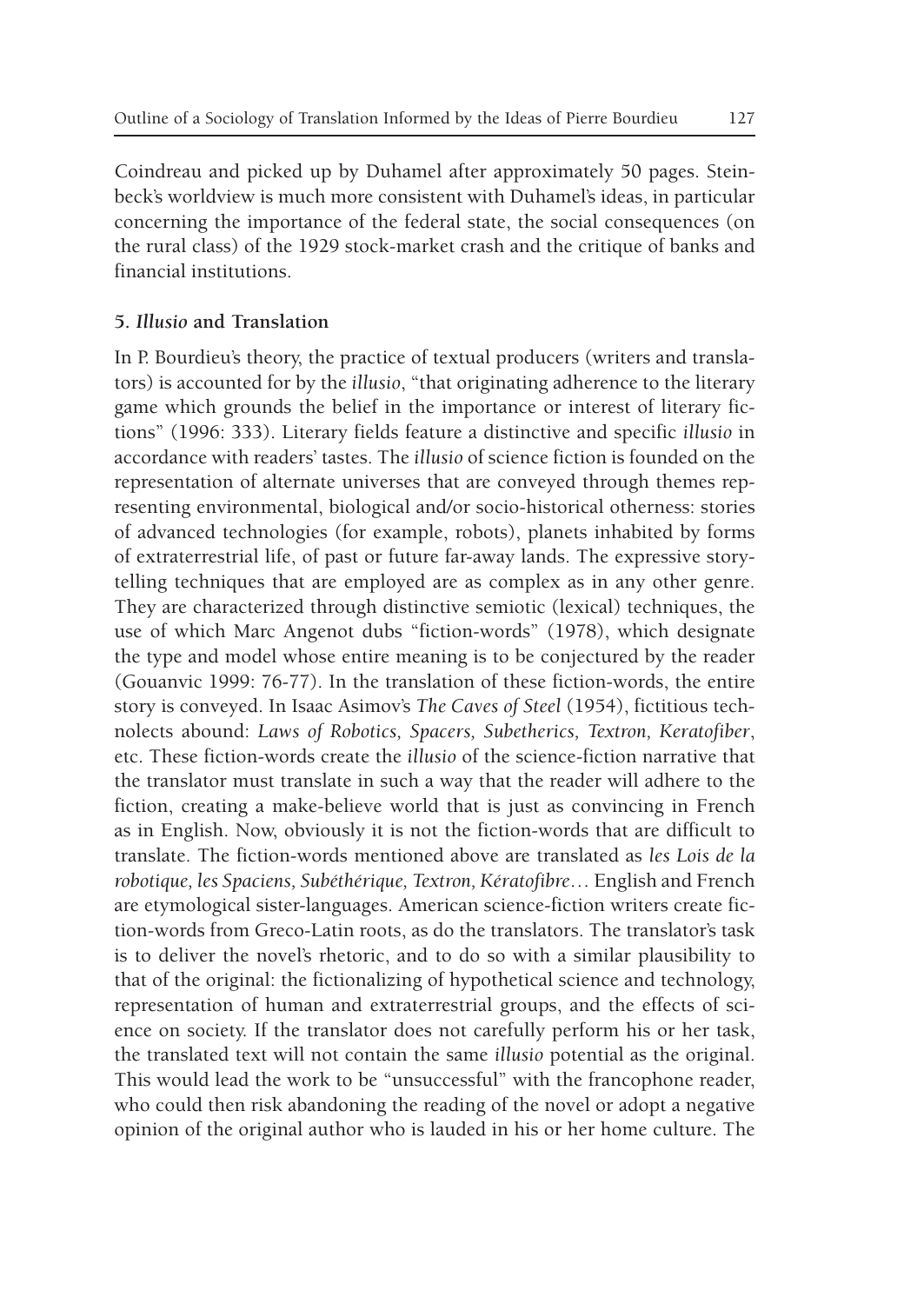literary *illusio* is, as stated by Bourdieu, characterized by an adherence to the literary game offered in autonomous and specific literary fields. Translation consists in homologically reconstructing the original text's *illusio* in the receiving language and culture, and once a translator achieves the creation of a homological *illusio*, we are potentially presented with an ethical translation, which is due to the coincidence of the *illusio* of texts.

#### **6. Conclusion**

We see apparently that Pierre Bourdieu's theory is liable to contribute a fruitful framework to translation studies with its sociological analysis of practice. Bourdieusian sociology allows for all of the characteristics of translation to be addressed: from the influences on translation in the source society to the translation as a product in the target society, translation agents (most importantly the translator, but also the publisher, series director, critic…), and translation as production. This final aspect is the nodal point of P. Bourdieu's theory and makes his ideas particularly interesting from a translation standpoint. By placing oneself in relation to the practice (as defined by Bourdieu) of translation, it is not only possible to analyse it in its space, in relation to its agents and their habitus, the rules governing the text's *illusio* (which we outlined in this article), but it is also possible to examine the symbolic capital of the cultures in question, the homology of the translation and the original, and perform a contrastive analysis of source and target texts… With these notions it is possible to ask oneself questions concerning ethics, censorship, resistance, power struggles, and the limits of translation. In particular, questions may arise concerning other "translation" practices (in the greater sense of the term), such as adaptation by abridgment. The aspect of adaptation via abridgment in translated youth fiction is our current focus. After dealing with the translation of American realist novels from 1920 to 1960 (2007), we are addressing a new question: will an ethic of adaptation arise alongside the ethics of translation?13 Is it not strange that we hand children adapted novels that could be classified as unethical from a translation point of view? It is questions such as these that Pierre Bourdieu's theory applied to translation attempts to answer.

<sup>13.</sup> What then becomes of an adaptation, as adaptations are generally deemed to be ethnocentric and/or hypertextual? See Berman (1984).